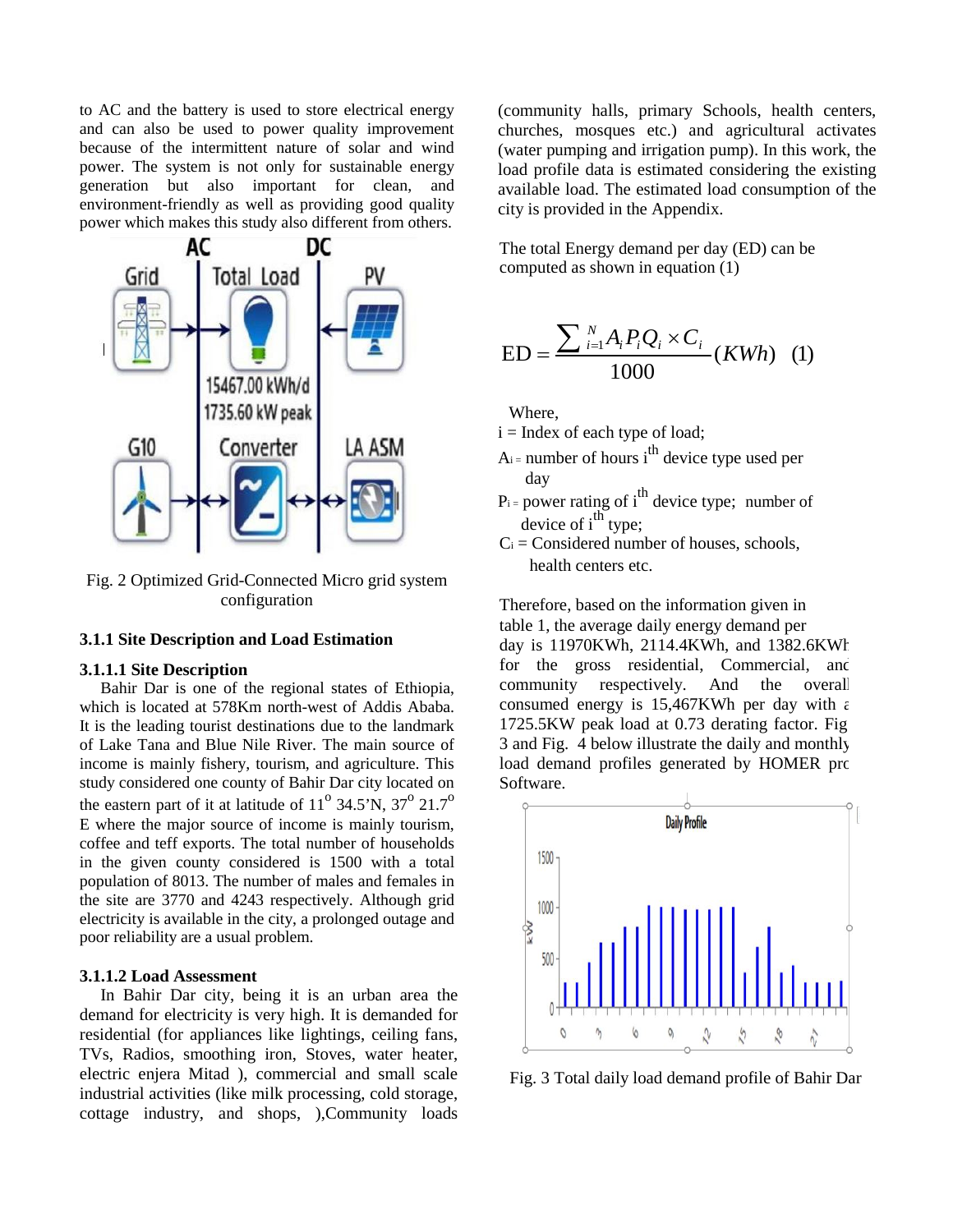From Fig. 3, we observed that a load varies for different months. According to HOMER simulation results, the off-pick period runs from 12 a.m. to 6 a.m. and from 10 pm to 18 pm while the peak load time is 1 pm to 8 pm



Fig. 4 Monthly load demand profile of Bahir Dar The monthly average load profile of our system is presented in figure 4. From this diagram, we can observe that the maximum value achieved in March with a value equal to 1725.50 kW. For May, June, November, and July the value is low and is around 1400KW.

#### **3.1.2 Meteorological Data Assessment**

In this simulation, we considered mainly the resources of wind speed, Temperature and Solar radiation. The resource analysis is described below:

#### **3.1.2.1 Solar Radiation and Clearness index**

The solar insolation of Bahir Dar at a location of 11*<sup>o</sup>* 34.5<sup>'</sup> *N* latitude and  $37^\circ$  21.7<sup>'</sup> E longitude was obtained from the NASA meteorological and solar energy wave sight. Based on the value of the average radiation, the month of the year, and the latitude, HOMER calculates the clearness index which indicates the fraction of the solar radiation striking the top of the atmosphere that makes it through the atmosphere to strike the Earth's surface. The high solar radiation appears in February, March, and April while the low is in July and August. The large value of the clearness index appears within October to May with the maximum value of 0.694 in February. July and August have the least clearness index of 0.495. Fig. 5 and Fig. 6 explain the solar radiation and clearness index of the month.



Fig. 6 clearness index of Bahir Dar

#### **3.1.2.2 Temperature**

The monthly average temperature of Bahir Dar, which is required for HOMER Software simulation, is obtained from NASA surface meteorology. The annual average temperature of the site is  $18.77 \degree$ c. Fig. 7 shows the average monthly temperature of Bahir Dar, Ethiopia.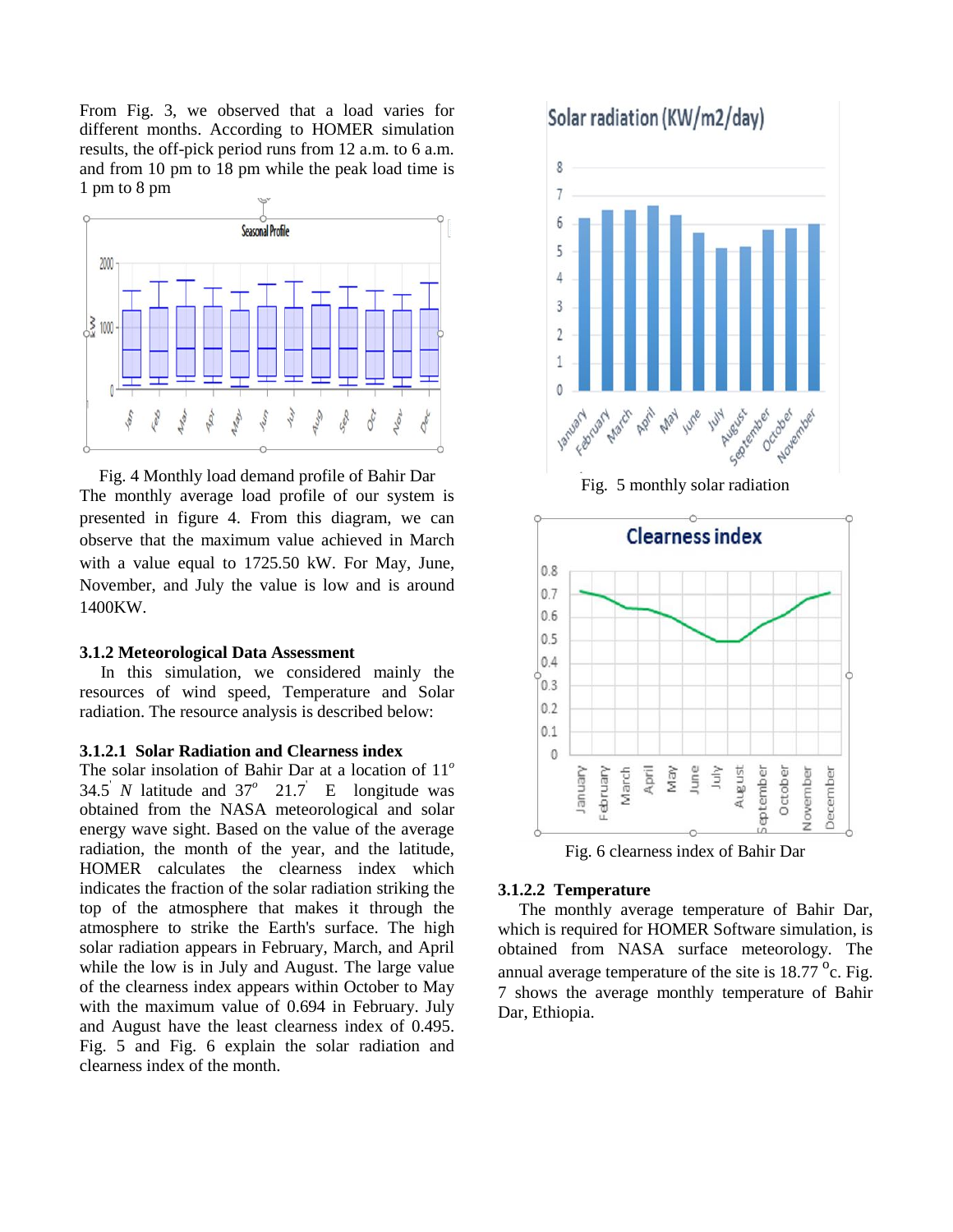

Fig. 7 Average Monthly Temperature Resource of Bahir Dar

#### **3.1.2.3 Wind Resources**

On the basis of the longitude and latitude of Bahir Dar, the average monthly wind data from an average of ten years were taken from the NASA database website. The location's average annual wind speed is 3.78 m / s with the 50 m height of the anemometer. Fig. 8 below shows the monthly average wind speed.



Fig. 8 Wind energy resources (monthly average)

#### **3.1.3 Component Details**

The microgrid components are used to generate, convert, store, and supply electrical energy. They are chosen from HOMER Add/Remove window. For the big grid power system, the microgrid is equivalent to a controllable unit, which solves the problem of largescale grid-connected of clean energy. The study comprises a Photovoltaic panel, wind turbine, Power converter, storage device, and grid as described below.

## **3.1.3.1 Photovoltaic Panel**

In this paper, Generic Flat Plate PV are connected in series. It is manufactured by Generic with efficiency, lifetime, initial capital cost, and operation & maintenance cost of 1KW PV; is taken as 13%, 25 years, \$ 1200 , and \$ 0 respectively. The derating factor considered for PV is 80 % for each panel for the varying effects of temperature and dust.

#### **3.1.3.2 Wind Turbine**

For this paper, Generic 10kw horizontal axis wind turbine, the hub height of 34m, and a lifetime of about 20 years, the initial capital cost of \$4,320 and operation and maintenance costs of \$400 is considered. The amount of electricity produced by the wind turbine is highly dependent on wind speed availability and variations.

#### **3.1.3.3 Power Converter**

The converter's capital cost, replacement cost, and O&M costs for 1 kW systems are respectively estimated to be \$700, \$550 and \$100/year [20].The converter's lifespan is 15 years, 90% inverter efficiency and 85% rectifier efficiency.

#### **3.1.3.4 Battery Storage**

Batteries are used in the network as a backup and for maintaining a constant voltage during peak loads or a power shortfall. In this study, lead Acid battery manufactured by Generic with a capacity of 2.4KWh, and 66 V, the initial cost of \$300/kwh, operating and maintenance cost \$10/kwh, and a lifetime of 20 years is considered.

## **3.1.3.5 Grid System**

The Grid system is used as a backup power element or surplus power absorber. The main grid system feeds power when there is not adequate power from Renewable energy sources such as Solar PV and Wind to meet the energy demand and grid consumes power when excessive power is generated. The selling price of the electricity from the grid is estimated at 0.04\$/kWh and the selling back price of electricity from the microgrid is estimated at 0.05\$/kWh [21].

#### **3.2.4. Homer Pro Software**

HOMER Pro software developed by the U.S, the national renewable energy laboratory (NREL) is a microgrid optimization tool for technical and financial assessments. It is established to model both gridconnected and isolated microgrid using renewable and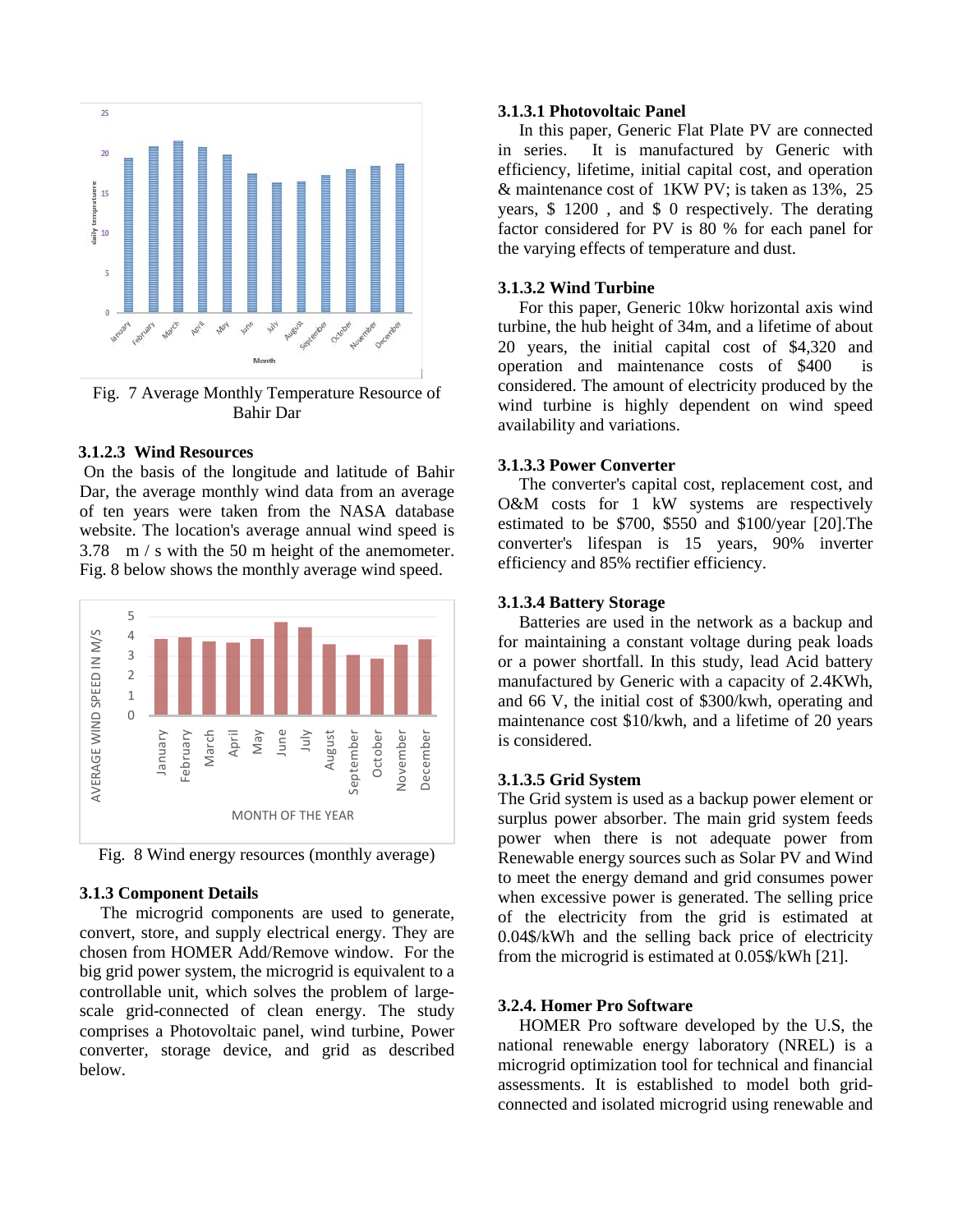conventional energy sources to supply loads [ 22]. To obtain accurate and optimized component sizes, HOMER needs input information such as solar insolation, wind speed, load data, storage, and microgrid component details with their corresponding costs.

### **4 Optimization Results and Discussion**

From the HOMER analysis, the optimum size of microgrid components for our system is mainly selected based on the lowest values of Net Present Cost (NPC), CoE (Cost of Energy), and the Operation and maintenance (O&M) cost. The total NPC of this simulation is \$5,912,997. This is the values of all costs incurred during their lifetime minus the present values of all the income it earns during its lifetime. The included costs are capital costs, replacement costs, O&M costs, fuel costs, and emission penalties. So that HOMER calculates the NPC by summarizing the cumulative discounted cash flows in the contract life of each year. On the other hand, COE is the average cost per KWh of energy produced by the system. Homer estimates the Cost of Energy (COE) of the system by using equation (2).

$$
COE = \frac{AnC - Cs}{WT}
$$
 (2)

Where; AnC - is annualized cost;  $Cs$  - is the cost of serving, and WT - is electric energy production. And the HOMER simulation output of COE is then, 0.27217 \$/kWh which is indicated in table 2 below. The combination of penalty for capacity shortage and penalties for emissions of pollutants are called O& M cost.

To calculate maintenance and operation cost of a system, the software uses equation  $(3)$ .

$$
C_{\text{om,other}} = C_{\text{om,fixed}} + C_{\text{cs}} + C_{\text{emissions}} \tag{3}
$$

Where:  $C_{\text{om fixed}} -$  is the system fixed O&M cost [\$ / yr.]; Ccs- is the penalty for capacity shortage [\$/yr]; and Cemmissions- is the penalty for emission [\$/year]. The operation and maintenance costs (O&M) of our system are \$207,355. Table 1 shows NPC, COE and M& O cost values of the system simulated by HOMER pro software.

| Table 1. Cost of the optimal system |  |  |
|-------------------------------------|--|--|
|-------------------------------------|--|--|

| Costs                                                                              | Description                                                      | Value       |  |
|------------------------------------------------------------------------------------|------------------------------------------------------------------|-------------|--|
| Cost of Energy<br>Cost per KWh or<br>(COE)<br>per unit of energy                   |                                                                  | \$0.27217   |  |
| Net Present<br>Cost (NPC)                                                          | Total life cycle cost<br>for the full lifetime<br>of the project | \$5,912,997 |  |
| Operation and<br>Cost for<br>operations and<br>maintenance<br>(O&M)<br>maintenance |                                                                  | \$207,355   |  |

Based on the optimal costs of the system as seen in Table1, the optimal sizing of the components of the Microgrid system is selected from the optimization result of HOMER and depicted in Table 2.

Table 2. Optimal Sizing of the Proposed Microgrid components

| Microgrid<br>component | Capacity                  | Type                             |
|------------------------|---------------------------|----------------------------------|
| <b>PV</b>              | 750KW                     | Flat plated PV panel<br>1Kw type |
| Wind                   | 500KW                     | Generic 10kw type                |
| Battery                | 33String.<br>$2.4$ K $Wh$ | Lead Acid Battery                |
| Converter              | 650KW                     | System Converter                 |
| Load                   | 1,735.6KWp                | Peak Load                        |
| Grid                   | 6000KW                    | Grid                             |

Fig.9 below presents the average monthly electricity production by each microgrid components such as PV, wind and grid. It is clear that all wind energy, solar energy and grid power output vary from season to season, but they always produce enough energy to meet the required city load demand. From the input data it can be estimated that this system generated maximum electricity of 6,399,042kWh/yr from wind, solar and grid and the consumption power by the load is 6,337,657 kWh/yr. The yearly production of electricity by the solar PV, Wind , and Grid system as well as electricity consumption by the load are provided in the Appendix.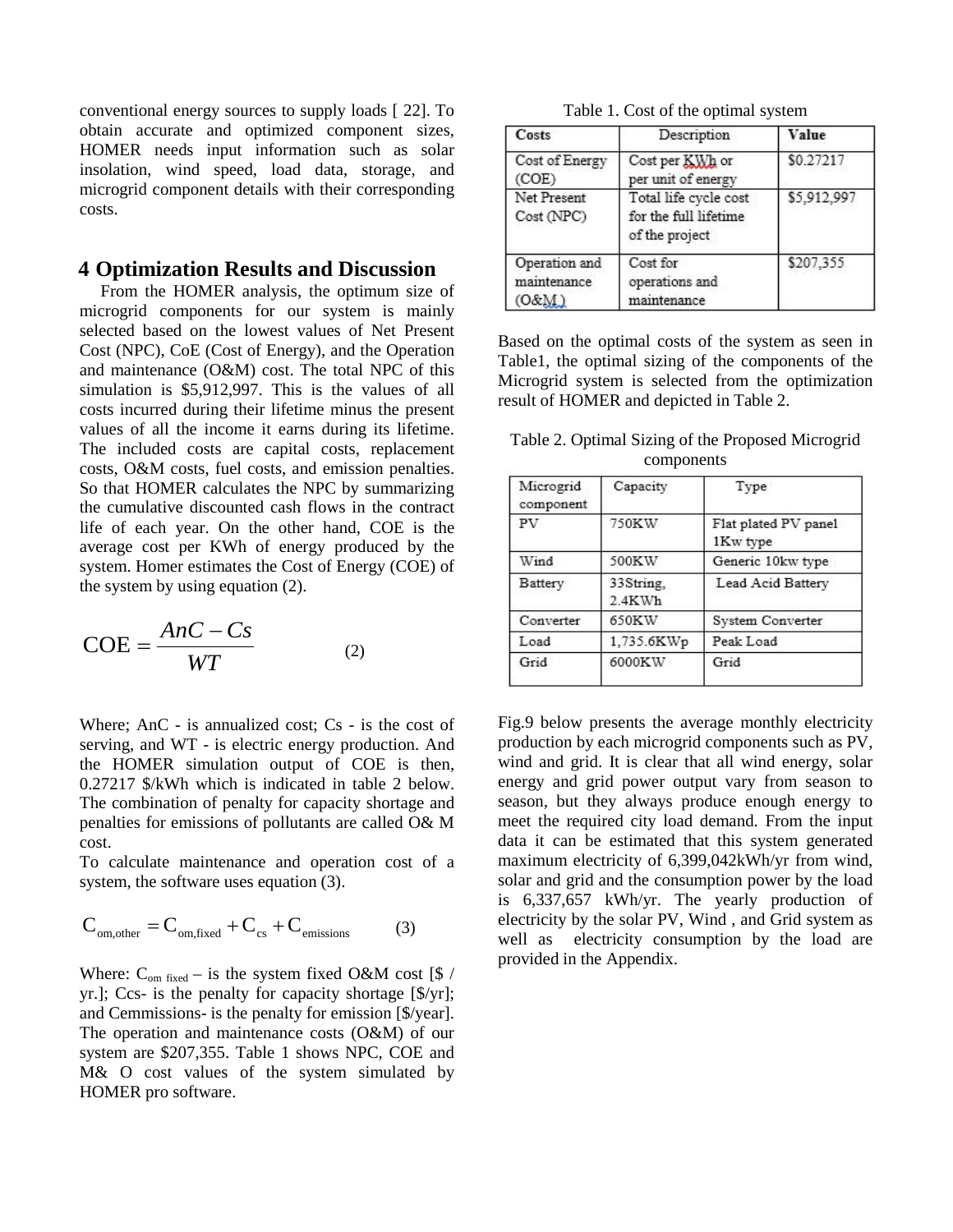

Fig. 9 Monthly average electricity production

## 5 **Conclusion**

In this study, the utilization of renewable energy resources including solar PV and wind turbine based grid-connected microgrid system for Bahir Dar city is modelled and sized using HOMER Pro software. There are several parameters taken into consideration when proposing a microgrid system for the city. The residential loads, commercial loads, and community loads are modelled depending on a total load of Bahir Dar city of 15,467kWh per day is determined. Homer Pro is used to optimize the size of microgrid components for solar PV, wind turbine, and storage battery using MATLAB simulation. The simulation process procured in to account the lifetime of the component, cost of the component from manufacturer's websites as well as the available solar insolation, wind speed and temperature of Bahir Dar was downloaded from NASA database with HOMER resource window. Additionally in HOMER pro system, sizing of the components, system configuration, lifecycle of the system, Net Present cost (NPC), Cost of energy (COE), Operation and maintenance (O&M) costs, annual operating cost of the microgrid power system is considered in determining the optimum sizing of microgrid components to meet total modelled load of the city. The simulation results obtained indicate that the gridconnected microgrid system is capable of powering the total estimated load of the city and serve as an appropriate solution to the energy need of Bahir Dar city.

## *Acknowledgements:*

The success of this article required the guidance of my PhD. supervisors and hence the support of my whole families. Therefore, I thank all these people for their endless support regarding successful accomplishment of this paper. Pan African University Institute of Basic Sciences Technology and Innovation (PAUSTI) supported this work. We would like to direct our thankfulness for the support.

## *Reference:*

- [1] S. Edalati, M. Ameri, M. Iranmanesh, H. Tarmahi, and M. Gholampour, "Technical and economic assessments of grid-connected photovoltaic power plants: Iran case study," Energy, vol. 114, no. 2016, pp. 923–934, 2016.
- [2] H. A. Kazem, T. Khatib, and K. Sopian, "Sizing of a standalone photovoltaic/battery system at minimum cost for remote housing electrification in Sohar, Oman," Energy Build., vol. 61, pp. 108–115, 2013.
- [3] D. Akinyele, J. Belikov, and Y. Levron, "Challenges of Microgrids in Remote Communities: A STEEP Model Application," Energies, vol. 12, no. 2, pp. 2–35, 2018.
- [4] G. Suresh et al., "Photovoltaic based flexible microgrid," Int. J. Multidiscip. Res. Mod. Educ., vol. II, no. II, pp. 535–544, 2016.
- [5] N. Argaw, "Estimation of solar radiation energy of ethiopia from sunshine data," Int. J. Sol. Energy, vol. 18, no. 2, pp. 103–113, 2014.
- [6] L. M. Halabi, S. Mekhilef, L. Olatomiwa, and J.Hazelton, "Performance analysis of hybrid PV/diesel/battery system using HOMER: A case study Sabah, Malaysia," Energy Convers. Manag., vol. 144, pp. 322–339, 2017.
- [7] F. Fazelpour, N. Soltani, and M. A. Rosen, "Feasibility of satisfying electrical energy needs with hybrid systems for a medium-size hotel on Kish Island, Iran," Energy, vol. 73, no. 2014, pp. 856–865, 2014.
- [8] M. S. Ismail, M. Moghavvemi, and T. M. I.Mahlia, "Genetic algorithm based optimization on modeling and design of hybrid renewableenergy systems," Energy Convers. Manag., vol. 85, no. 2014, pp. 120– 130, 2014.
- [9] D. Torres, J. Crichigno, G. Padilla, and R.Rivera, "Scheduling coupled photovoltaic, battery and conventional energy sources to maximize profit using linear programming,"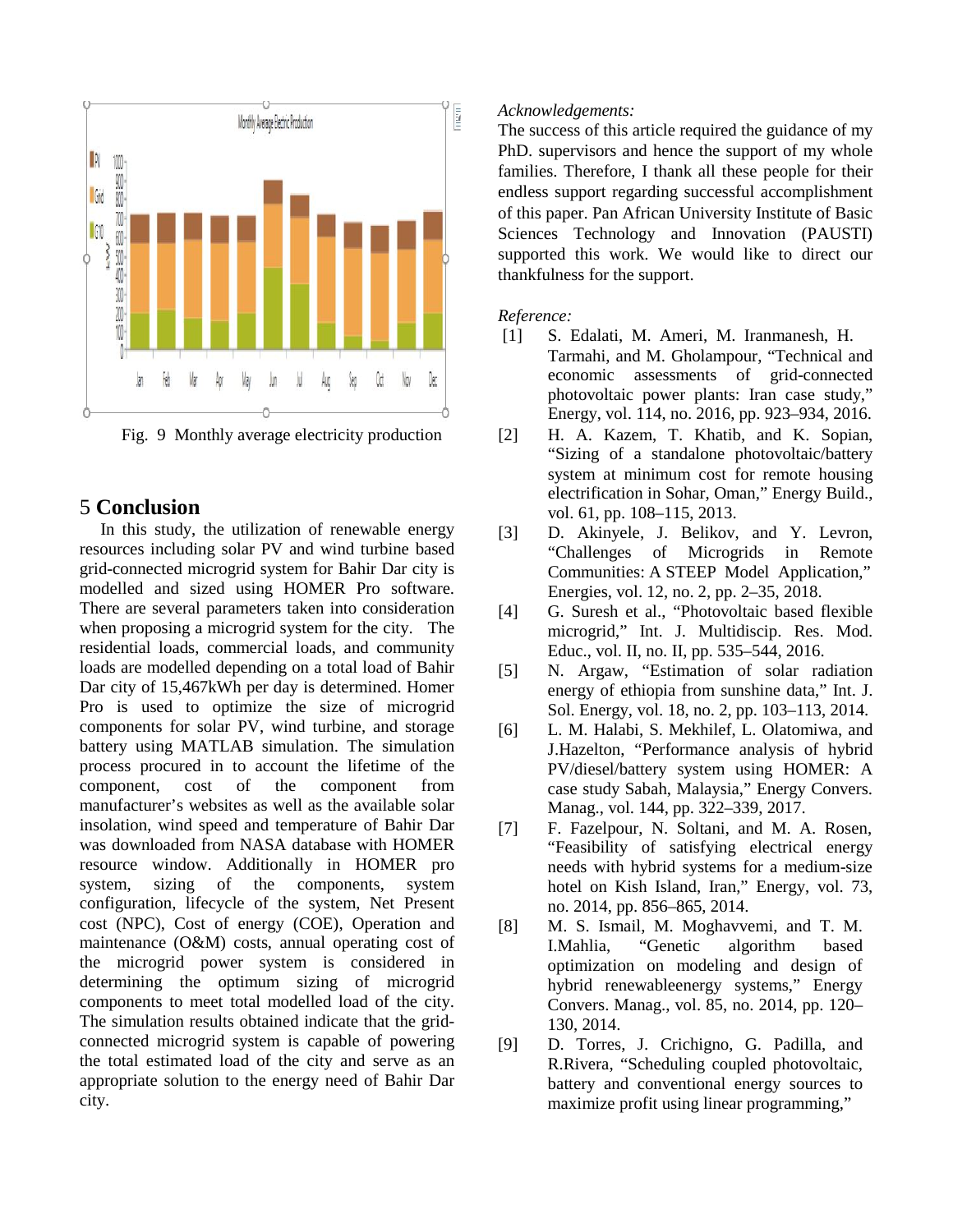Renew. Energy, vol. 72, no. 2014, pp. 284– 290, 2014.

- [10] A. Stoppato, G. Cavazzini, G. Ardizzon, and A.Rossetti, "A PSO (particle swarm optimization)-based model for the optimal management of a small PV(Photovoltaic) pump hydro energy storage in a rural dry area," Energy, vol. 76, no. 2014, pp. 168– 174, 2014.
- [11] R. Velik and P. Nicolay, "Energy management in storage-augmented, gridconnected prosumer buildings and neighborhoods using a modified simulated annealing optimization," Comput. Oper. Res., vol. 66, pp. 248–257, 2016.
- [12] Y. A. Katsigiannis, P. S. Georgilakis, and E.S. karapidaks, "Hybrid simulated annealing-tabu searc method for optimal sizing of autonomous power systems with renewables," IEEE Trans. Sustain. Energy, vol. 3, no. 3, pp. 330–338, 2012.
- [13] B. Bhandari, K. T. Lee, G. Y. Lee, Y. M. Cho and S.H Ahn, "Optimization of hybrid renewable energy power systems: A review," Int. J. Precis. Eng. Manuf. - Green Technol., vol. 2, no. 1, pp. 99–112, 2015.
- [14] A. K. Sahoo, K. P. Abhitharan, A. Kalaivani, and J.T Karthik, "Feasibility Study of Microgrid Installation in an Educational Institution with Grid Uncertainty," Procedia Comput. Sci., vol. 70, no. 2015, pp. 550–557, 2015.
- [15] L. O. Aghenta and M. Tariq Iqbal, "Design and dynamic modelling of a hybrid power system for a house in Nigeria," Int. J. Photoenergy, vol. 2019, no. 2019, pp. 1–13, 2019.
- [16] M. Nurunnabi and N. K. Roy, "Grid connected hybrid power system design using HOMER," in Proceedings of 2015 3rd International Conference on Advances in Electrical Engineering, 2016, pp. 18–21.
- [17] O. Hafez and K. Bhattacharya, "Optimal planning and design of a renewable energy based supply system for microgrids," Renew. Energy, vol. 45, no. 2012, pp. 7–15, 2012.
- [18] K. Y. Lau, M. F. M. Yousof, S. N. M. Arshad, M.Anwari, and A. H. M. Yatim, "Performance analysis of hybrid photovoltaic/diesel energy

system under Malaysian conditions," Energy, vol. 35, no. 8, pp. 3245–3255, 2010.

- [19] A. Q. Santos, Z. Ma, C. G. Olsen, and B. N. Jørgensen, "Framework for microgrid design using social, economic, and technical analysis," Energies, vol. 11, no. 10, pp. 2–22, 2018.
- [20] R. M. Burkart and J. W. Kolar, "Comparative Life Cycle Cost Analysis of Si and SiC PV Converter Systems Based on Advanced η-ρ-σ Multiobjective Optimization Techniques," IEEE Trans. Power Electron., vol. 32, no. 6, pp. 4344– 4358, 2017.
- [21] B. E. Türkay and A. Y. Telli, "Economic analysis of standalone and grid connected hybrid energy systems," Renew. Energy, vol. 36, no. 7, pp. 1931–1943, 2011.
- [22] O. Boqtob, H. El Moussaoui, H. El Markhi, and T. Lamhamdi, "Optimal sizing of grid connected microgrid in Morocco using Homer Pro," 2019 Int. Conf. Wirel. Technol. Embed. Intell. Syst. WITS 2019, pp. 1–6, 2019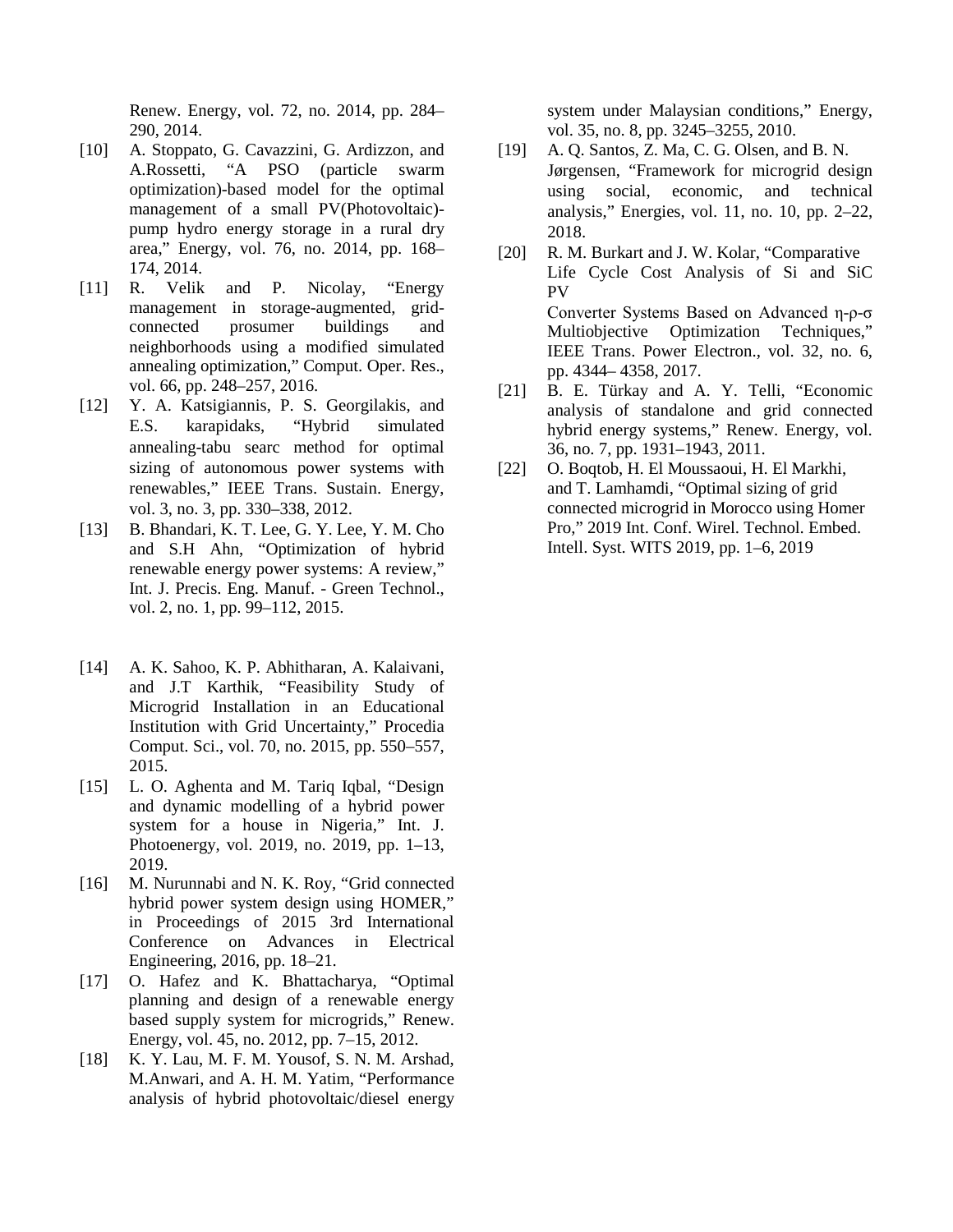# **Appendix**

 $\overline{a}$ 

## **Cost Estimation of Residential, Community, and Commercial loads of the proposed system**

Table 4: Total Estimated Load consumption for Bahir Dar City

|                |                                     | <b>Total</b>  | <b>Power</b>  | <b>Operating</b> | Consumption    |
|----------------|-------------------------------------|---------------|---------------|------------------|----------------|
| N <sub>0</sub> | <b>Types Of Load</b>                | <b>Number</b> | <b>Rating</b> | <b>Time</b>      | <b>Kwh/Day</b> |
|                | 1). Residential Purposes            |               |               |                  |                |
|                | Lighting                            | 8             | 60            | 6                | 2.88           |
| 2              | TV                                  | 1             | 120           | $\,8\,$          | 0.96           |
| 3              | ceiling fun                         |               | 105           | $\,8\,$          | 0.84           |
| 4              | computer/laptop                     |               | 150           | $\overline{2}$   | 0.3            |
| 5              | Refrigerator                        |               | 150           | 24               | 3.6            |
| 6              | <b>Coffee Maker</b>                 |               | 1000          | 0.3              | 0.3            |
| 7              | Ethiopian Electric Mitad            | 1             | 1000          | 1                | $\mathbf 1$    |
| $8\,$          | Washing machine                     |               | 400           | 0.5              | 0.2            |
| 9              | water heater                        |               | 3000          | 0.5              | 1.5            |
| 10             | Rice cooler                         | 1             | 220           | 1                | 0.22           |
| 11             | Iron smoothing                      |               | 1000          | 1.5              | 1.5            |
|                | <b>Considered number of houses</b>  | 1500          |               |                  |                |
|                | 2). Community purposes              |               |               |                  |                |
|                | a). Primary School                  |               |               |                  |                |
| 1              | Lighting                            | 20            | 40            | 6                | 4.8            |
| $\overline{c}$ | Security lamps                      | 12            | 60            | 12               | 8.64           |
| 3              | Submersible water pump              | 1             | 420           | $\overline{4}$   | 1.68           |
| 4              | Refrigerator                        | 1             | 80            | $8\,$            | 0.64           |
| 5              | Television                          | 1             | 120           | 7                | 0.84           |
| 6              | <b>VCR</b>                          | 1             | 500           | 0.5              | 0.25           |
| 7              | Space heating and cooling           | 1             | 1200          | 1                | 1.2            |
| 9              | Radio communications                | 1             | 40            | 0.5              | 0.02           |
| 10             | printer                             | $\mathbf{1}$  | 100           | 1                | 0.1            |
| 11             | Computer                            | 1             | 100           | 1                | 0.1            |
| 12             | Photocopy machine                   | 1             | 1000          | 1.5              | 1.5            |
|                | <b>Considered Number of schools</b> | 20            |               |                  |                |
|                | b). Primary health clinic           |               |               |                  |                |
| 1              | Vaccine refrigerator                | 1             | 60            | 12               | 0.72           |
| $\overline{c}$ | Security lamps                      | 20            | 60            | 12               | 14.4           |
| 3              | Lighting                            | 20            | 40            | 10               |                |
| 4              | Submersible water pump              |               | 420           | 4                | 3.25           |
| 5              | Refrigerator                        |               | 120           |                  | 0.12           |
| 6              | Television                          |               | 80            |                  | 0.08           |
| 7              | Microscope                          |               | 140           |                  | 0.014          |
| $8\,$          | Medical centrifuge                  |               | 250           |                  | 0.25           |
|                | Desk top computer                   |               |               |                  | 200            |
| 9              | Radio communications                |               | 40            | 0.5              | 0.02           |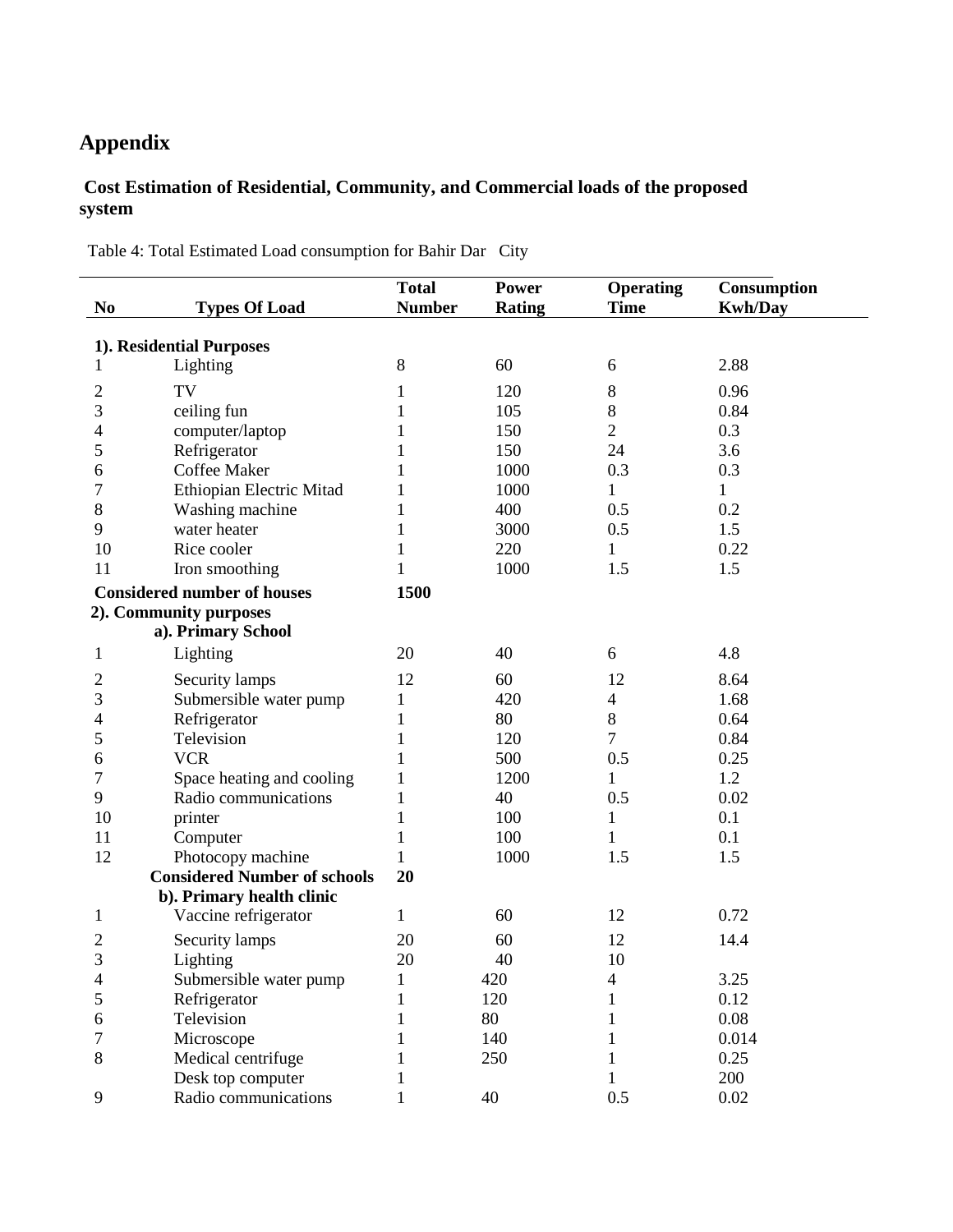| 10                                      | Water pump (1500 liters/day              | 1              | 100    | 6                        | 0.6    |  |
|-----------------------------------------|------------------------------------------|----------------|--------|--------------------------|--------|--|
| 11                                      | Electric sterilizer                      |                | 1500   | 2                        | 3      |  |
| 12                                      | 25" Color TV                             | 1              | 130    | $\overline{4}$           | 0.52   |  |
|                                         | <b>Considered number of clinics</b>      | 30             |        |                          |        |  |
|                                         | c). Churches and Mosques                 |                |        |                          |        |  |
| 1                                       | Lightings                                | 60             | 60     | $\overline{4}$           | 14.4   |  |
|                                         |                                          |                |        |                          |        |  |
| $\boldsymbol{2}$                        | Ceiling Fan                              | 4              | 50     | $\overline{\mathcal{A}}$ | 0.8    |  |
| 3                                       | Sound system                             | 8              | 200    | 4                        | 6.4    |  |
| 4                                       | PC                                       | 4              | 200    | 4                        | 3.2    |  |
| 5                                       | <b>LCD</b>                               | $\overline{2}$ | 270    | 3                        | 1.62   |  |
| 6                                       | Charger                                  | 10             | 10     | 4                        | 0.4    |  |
|                                         |                                          | 20             |        |                          |        |  |
|                                         | <b>Considered Number Chu. &amp; Mos.</b> |                |        |                          |        |  |
| 3. Commercial and agricultural purposes |                                          |                |        |                          |        |  |
| 1                                       | <b>Shops</b>                             | 10             | 500    | 8                        | 40     |  |
| $\overline{2}$                          | Small manufacturing units                | 4              | 2000   | 12                       | 96     |  |
| 3                                       | Street lights                            | 5              | 30     | 10                       | 1.69   |  |
| 4                                       | <b>Hotel and Restaurants</b>             | 10             | 800    | 8                        | 67     |  |
| 5                                       | Water pump                               | 8              | 745.6  | 5                        | 29.824 |  |
| 6                                       | Irrigation pump                          | 4              | 1491.2 | 5                        | 29.786 |  |
|                                         | <b>Considered number</b>                 | 8              |        |                          |        |  |